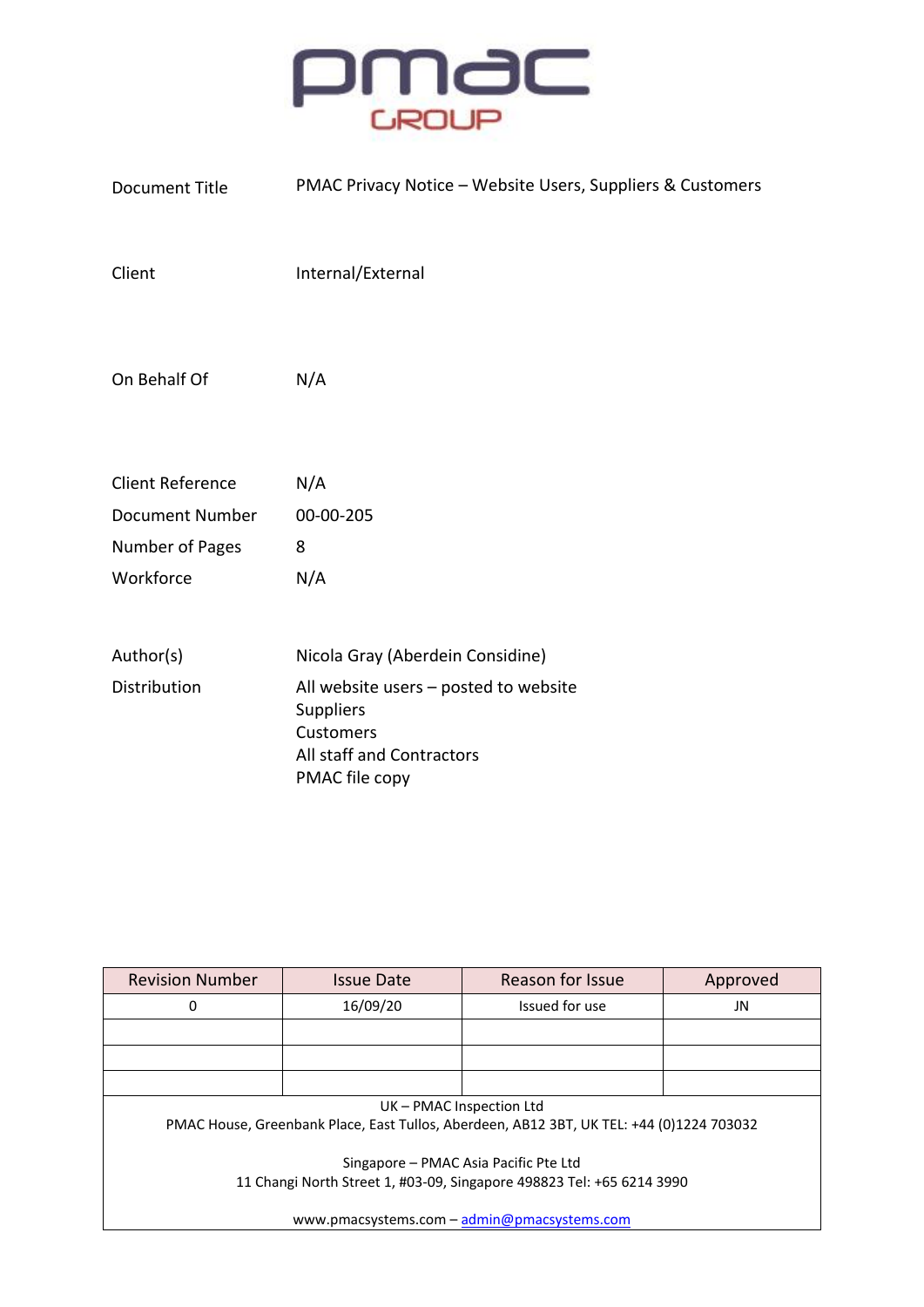

# Contents

| 1              |                                                                       |  |
|----------------|-----------------------------------------------------------------------|--|
| 1.1            |                                                                       |  |
| 1.1.1          |                                                                       |  |
| 1.1.2          |                                                                       |  |
| 1.1.3          |                                                                       |  |
| 1.1.4          | Changes to the privacy policy and your duty to inform us of changes 4 |  |
| 1.1.5<br>1.1.6 |                                                                       |  |
| 1.2            |                                                                       |  |
| 1.2.1          |                                                                       |  |
| 1.3            |                                                                       |  |
|                |                                                                       |  |
| 1.4            |                                                                       |  |
| 1.5            | Purposes for which we will use your personal data 6                   |  |
| $\mathbf{2}$   |                                                                       |  |
| 2.1.1          |                                                                       |  |
| 2.1.2<br>2.1.3 |                                                                       |  |
| 2.1.4          |                                                                       |  |
| 3              |                                                                       |  |
|                |                                                                       |  |
| 4              |                                                                       |  |
| 5              |                                                                       |  |
| 6              |                                                                       |  |
| 7              |                                                                       |  |
| 8              |                                                                       |  |
| 8.1.1          |                                                                       |  |
| 8.1.2          |                                                                       |  |
| 8.1.3          |                                                                       |  |
| 9              |                                                                       |  |
| 9.1            |                                                                       |  |
| 9.2            |                                                                       |  |
| 9.3            |                                                                       |  |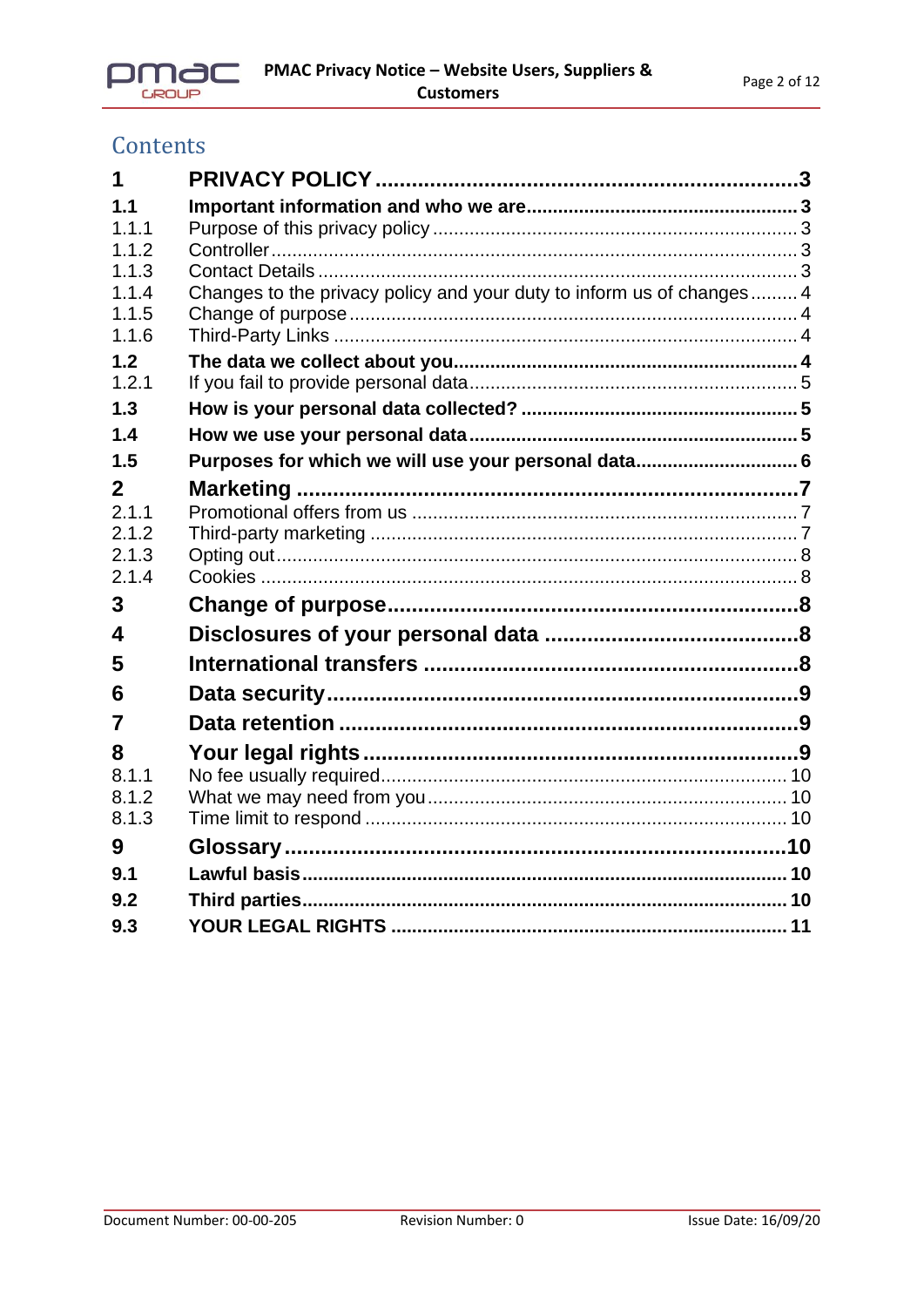

# <span id="page-2-0"></span>**1 PRIVACY POLICY**

Welcome to PMAC's privacy policy.

**GROUP** 

The PMAC Group respect your privacy and is committed to protecting your personal data. This privacy policy will inform you as to how we look after your personal data when you visit our website (regardless of where you visit it from) and tell you about your privacy rights and how the law protects you.

This privacy policy is provided in a layered format so you can click through to the specific areas set out below. Alternatively, you can download a pdf version of the policy here: www.pmacsystems.com. Please also use the Glossary to understand the meaning of some of the terms used in this privacy policy.

## <span id="page-2-1"></span>**1.1 Important information and who we are**

## <span id="page-2-2"></span>1.1.1 Purpose of this privacy policy

This privacy policy aims to give you information on how the PMAC Group collects and processes your personal data through your use of this website, including any data you may provide through this website when you complete our enquiry form.

This website is not intended for children and we do not knowingly collect data relating to children.

It is important that you read this privacy policy together with any other privacy policy or fair processing policy we may provide on specific occasions when we are collecting or processing personal data about you so that you are fully aware of how and why we are using your data. This privacy policy supplements other notices and privacy policies and is not intended to override them.

## <span id="page-2-3"></span>1.1.2 Controller

The PMAC Group is made up of different legal entities, details of which can be found on our website. This privacy policy is issued on behalf of the PMAC Group so when we mention "we", "us" or "our" in this privacy policy, we are referring to the relevant company in the PMAC Group responsible for processing your data. PMAC Asia Pacific Pte Ltd is the controller and responsible for this website. We have appointed a data privacy manager/data protection officer who is responsible for overseeing questions in relation to this privacy policy. If you have any questions about this privacy policy, including any requests to exercise your legal rights, please contact the data privacy manager using the details set out below.

#### <span id="page-2-4"></span>1.1.3 Contact Details

If you have any questions about this privacy policy or our privacy practices, please contact our data privacy manager in the following ways:

Full name of legal entity: PMAC Asia Pacific Pte Ltd Email address: admin@pmacsystems.com Postal address: 11 Changi North Street 1, #03-09, Singapore 498823

You have the right to make a complaint at any time to the Information Commissioner's Office (ICO), the UK supervisory authority for data protection issues [\(www.ico.org.uk\)](http://www.ico.org.uk/) and/or the Personal Data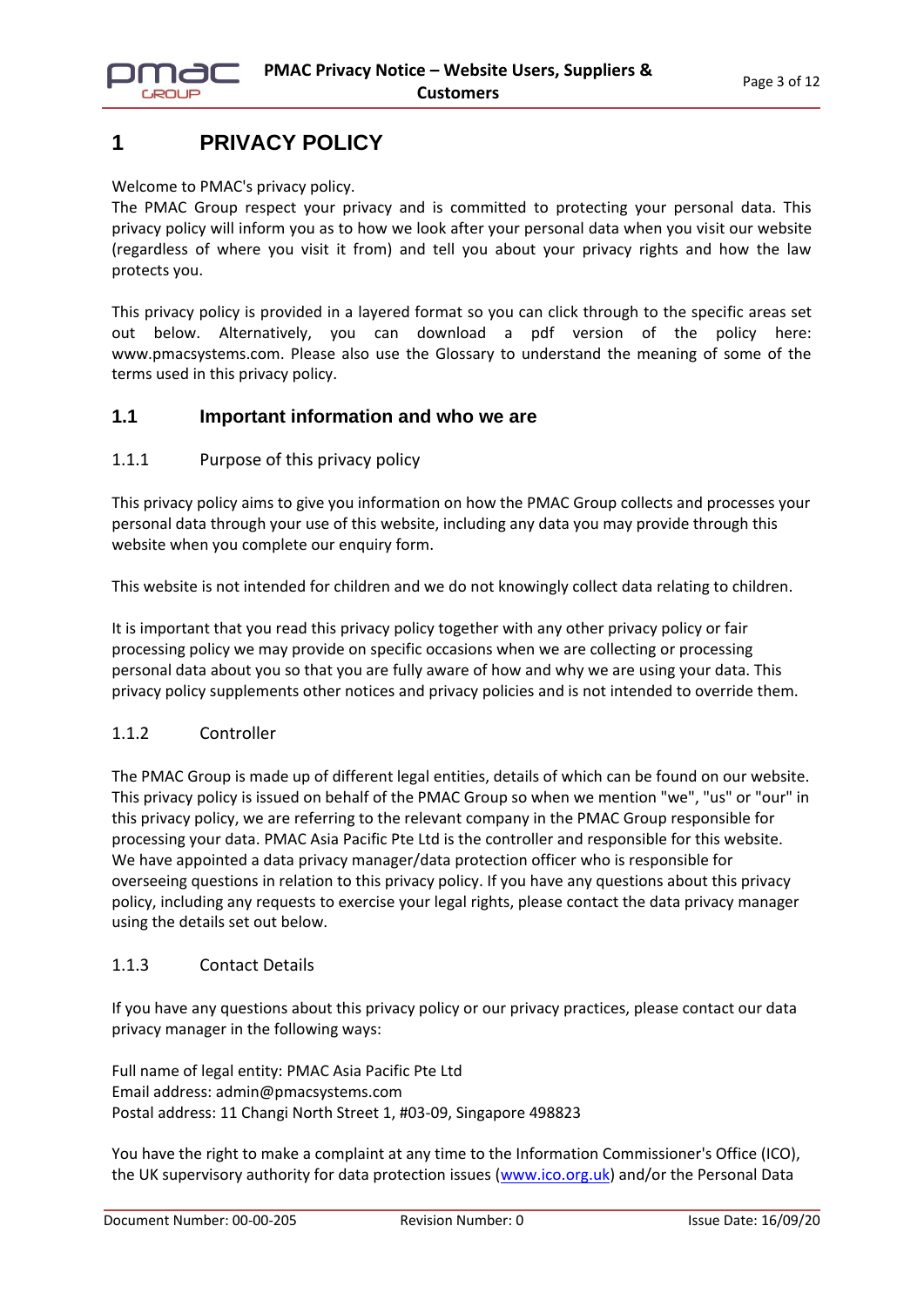

Protection Commission (PDPC) [www.pdpc.gov.sg](http://www.pdpc.gov.sg/) who is the supervisory authority for Singapore. We would, however, appreciate the chance to deal with your concerns before you approach the ICO so please contact us in the first instance.

### <span id="page-3-0"></span>1.1.4 Changes to the privacy policy and your duty to inform us of changes

This version was last updated on 16<sup>th</sup> September 2020.

It is important that the personal data we hold about you is accurate and current. Please keep us informed if your personal data changes during your relationship with us.

#### <span id="page-3-1"></span>1.1.5 Change of purpose

We will only use your personal information for the purposes for which we collected it, unless we reasonably consider that we need to use it for another reason and that reason is compatible with the original purpose. If we need to use your personal information for an unrelated purpose, we will notify you and we will explain the legal basis which allows us to do so.

Please note that we may process your personal information without your knowledge or consent, in compliance with the above rules, where this is required or permitted by law.

#### <span id="page-3-2"></span>1.1.6 Third-Party Links

This website may include links to third-party websites, plug-ins and applications. Clicking on those links or enabling those connections may allow third parties to collect or share data about you. We do not control these third-party websites and are not responsible for their privacy statements. When you leave our website, we encourage you to read the privacy policy of every website you visit.

## <span id="page-3-3"></span>**1.2 The data we collect about you**

Personal data, or personal information, means any information about an individual from which that person can be identified. It does not include data where the identity has been removed (anonymous data).

We may collect, use, store and transfer different kinds of personal data about you which we have grouped together as follows:

- Identity Data includes first name, last name, username or similar identifier, and title.
- Contact Data includes billing address, delivery address, email address and telephone numbers.
- Financial Data includes bank account and payment card details.
- Transaction Data includes details about payments to and from you and other details of products and services you have purchased from us.
- Technical Data includes internet protocol (IP) address, your login data, browser type and version, time zone setting and location, browser plug-in types and versions, operating system and platform, and other technology on the devices you use to access this website.
- Profile Data includes purchases or orders made by you and your feedback.
- Usage Data includes information about how you use our website, products and services.
- Marketing and Communications Data includes your preferences in receiving marketing from us and our third parties and your communication preferences.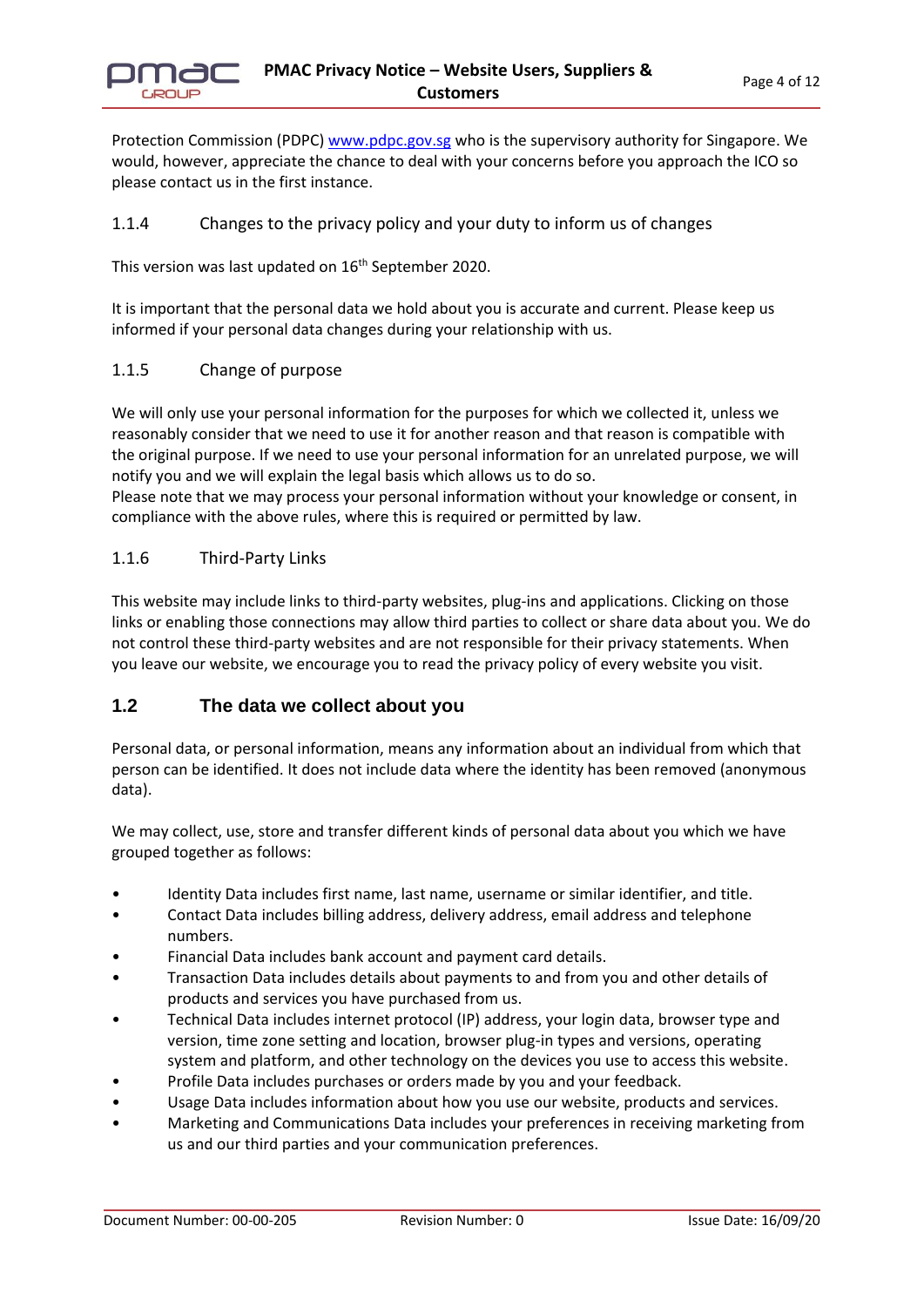

We also collect, use and share Aggregated Data such as statistical or demographic data for any purpose. Aggregated Data could be derived from your personal data but is not considered personal data in law as this data will not directly or indirectly reveal your identity. For example, we may aggregate your Usage Data to calculate the percentage of users accessing a specific website feature. However, if we combine or connect Aggregated Data with your personal data so that it can directly or indirectly identify you, we treat the combined data as personal data which will be used in accordance with this privacy policy.

We do not collect any Special Categories of Personal Data about you (this includes details about your race or ethnicity, religious or philosophical beliefs, sex life, sexual orientation, political opinions, trade union membership, information about your health, and genetic and biometric data). Nor do we collect any information about criminal convictions and offences.

## <span id="page-4-0"></span>1.2.1 If you fail to provide personal data

Where we need to collect personal data by law, or under the terms of a contract we have with you, and you fail to provide that data when requested, we may not be able to perform the contract we have or are trying to enter into with you (for example, to provide you with goods or services). In this case, we may have to cancel a product or service you have with us but we will notify you if this is the case at the time.

## <span id="page-4-1"></span>**1.3 How is your personal data collected?**

We use different methods to collect data from and about you including through:

- Direct interactions. You may give us your Identity, Contact and Financial Data by filling in forms or by corresponding with us by post, phone, email or otherwise. This includes personal data you provide when you:
	- o apply for our products or services;
	- o subscribe to our service or publications;
	- o request marketing to be sent to you; or
	- o give us feedback or contact us.
- Automated technologies or interactions. As you interact with our website, we will automatically collect Technical Data about your equipment, browsing actions and patterns. We collect this personal data by using cookies and other similar technologies. Please see our cookie banner for further details.
- Third parties or publicly available sources. We will receive personal data about you from various third parties and public sources as set out below:
	- $\circ$  Technical Data from the analytics providers and search information providers.
	- $\circ$  Contact, Financial and Transaction Data from providers of technical, payment and delivery services.
	- $\circ$  Identity and Contact Data from publicly available sources such as Companies House and the Electoral Register.

## <span id="page-4-2"></span>**1.4 How we use your personal data**

We will only use your personal data when the law allows us to. Most commonly, we will use your personal data in the following circumstances: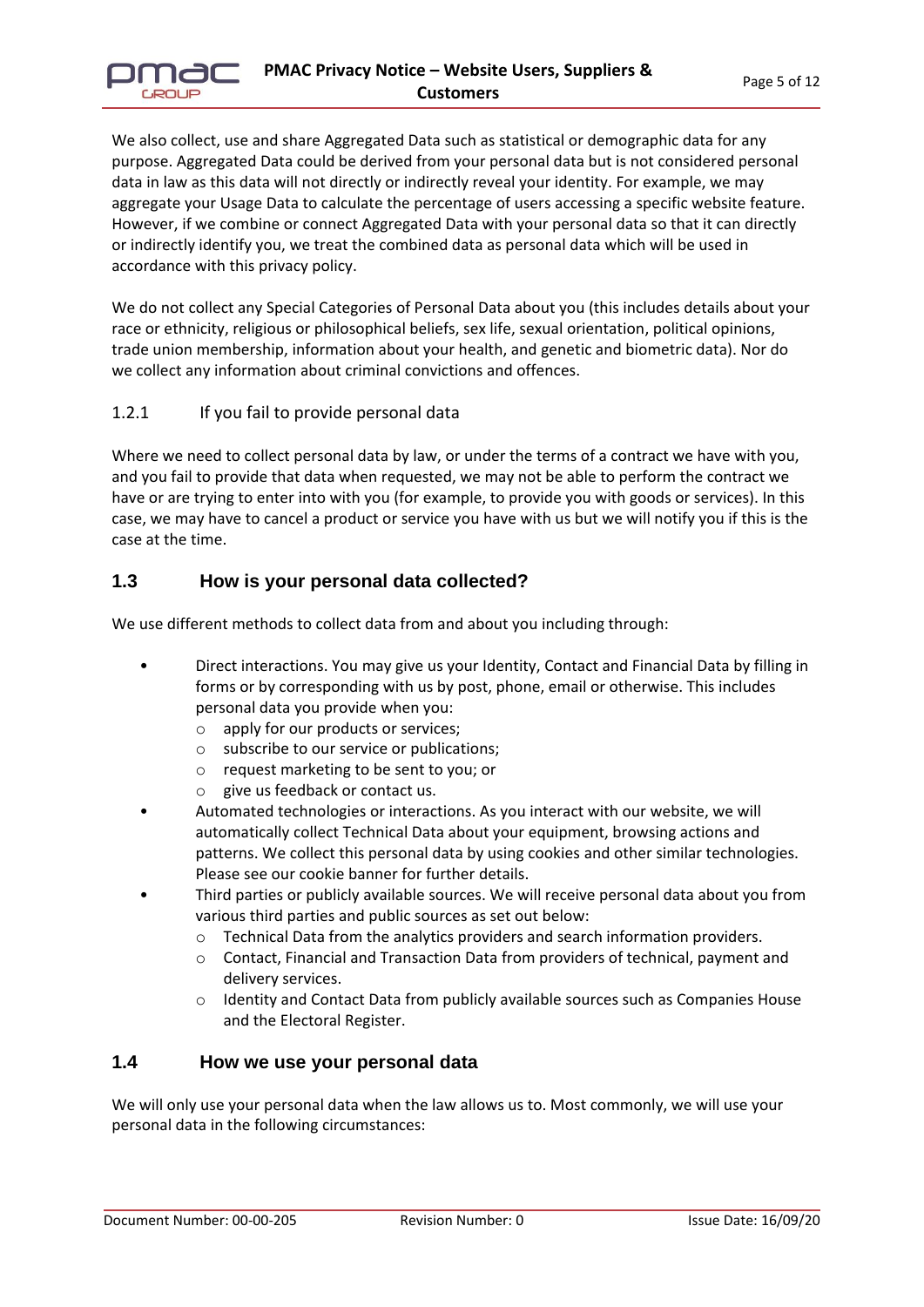- Where we need to perform the contract we are about to enter into or have entered into with you.
- Where it is necessary for our legitimate interests (or those of a third party) and your interests and fundamental rights do not override those interests.
- Where we need to comply with a legal obligation.

C POL IP

Generally, we do not rely on consent as a legal basis for processing your personal data although we will get your consent before sending third party direct marketing communications to you via email. You have the right to withdraw consent to marketing at any time by contacting us.

## <span id="page-5-0"></span>**1.5 Purposes for which we will use your personal data**

We have set out below, in a table format, a description of all the ways we plan to use your personal data, and which of the legal bases we rely on to do so. We have also identified what our legitimate interests are where appropriate.

Note that we may process your personal data for more than one lawful ground depending on the specific purpose for which we are using your data. Please contact us if you need details about the specific legal ground we are relying on to process your personal data where more than one ground has been set out in the table below.

| <b>Purpose/Activity</b>                                                                                                                              | Type of data                                                                                           | Lawful basis for processing including basis of<br>legitimate interest                                                                                                                                                               |
|------------------------------------------------------------------------------------------------------------------------------------------------------|--------------------------------------------------------------------------------------------------------|-------------------------------------------------------------------------------------------------------------------------------------------------------------------------------------------------------------------------------------|
| To register you as a new<br>customer                                                                                                                 | (a) Identity<br>(b) Contact                                                                            | Performance of a contract with you                                                                                                                                                                                                  |
| To process and deliver your<br>order including:<br>(a) Manage payments, fees and<br>charges<br>(b) Collect and recover money<br>owed to us           | (a) Identity<br>(b) Contact<br>(c) Financial<br>(d) Transaction<br>(e) Marketing and<br>Communications | (a) Performance of a contract with you<br>(b) Necessary for our legitimate interests (to<br>recover debts due to us)                                                                                                                |
| To manage our relationship<br>with you which will include<br>notifying you about changes to<br>our terms or privacy policy                           | (a) Identity<br>(b) Contact<br>(c) Profile<br>(d) Marketing and<br>Communications                      | (a) Performance of a contract with you<br>(b) Necessary to comply with a legal<br>obligation<br>(c) Necessary for our legitimate interests (to<br>keep our records updated and to study how<br>customers use our products/services) |
| To administer and protect our<br>business and this website<br>(including troubleshooting, data<br>analysis, testing, system<br>maintenance, support, | (a) Identity<br>(b) Contact<br>(c) Technical                                                           | (a) Necessary for our legitimate interests (for<br>running our business, provision of<br>administration and IT services, network<br>security, to prevent fraud and in the context<br>of a business reorganisation or group          |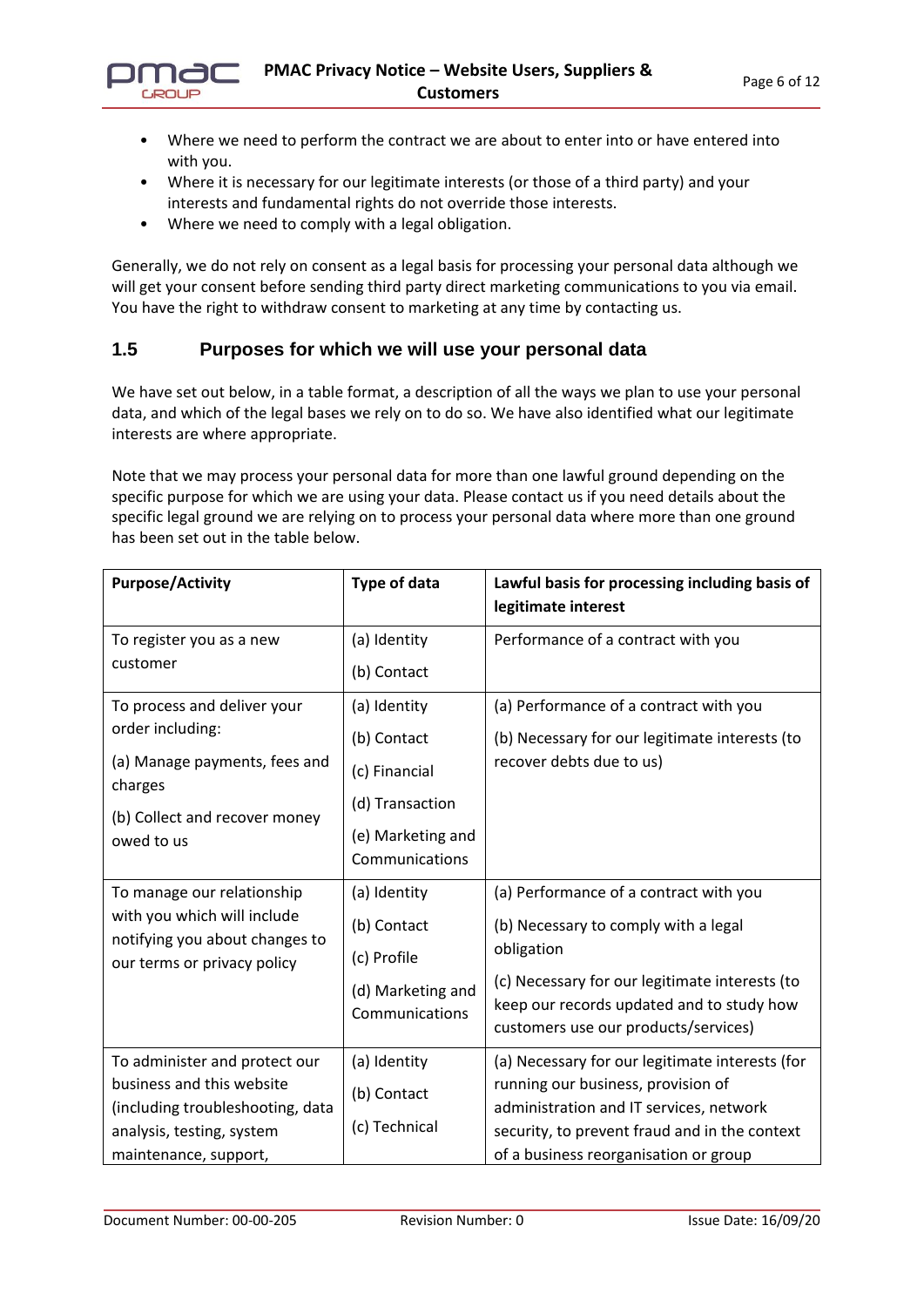

| reporting and hosting of data)                                                                                                       |                                            | restructuring exercise)                                                                                                                                                                                                 |
|--------------------------------------------------------------------------------------------------------------------------------------|--------------------------------------------|-------------------------------------------------------------------------------------------------------------------------------------------------------------------------------------------------------------------------|
|                                                                                                                                      |                                            | (b) Necessary to comply with a legal<br>obligation                                                                                                                                                                      |
| To deliver relevant website<br>content to you [and measure or<br>understand the effectiveness of<br>the advertising we serve to you] | (a) Identity<br>(b) Contact<br>(c) Profile | Necessary for our legitimate interests (to<br>study how customers use our<br>products/services, to develop them, to grow<br>our business and to inform our marketing<br>strategy)                                       |
|                                                                                                                                      | (d) Usage                                  |                                                                                                                                                                                                                         |
|                                                                                                                                      | (e) Marketing and<br>Communications        |                                                                                                                                                                                                                         |
|                                                                                                                                      | (f) Technical                              |                                                                                                                                                                                                                         |
| To use data analytics to<br>improve our website,<br>products/services, marketing,<br>customer relationships and<br>experiences       | (a) Technical<br>(b) Usage                 | Necessary for our legitimate interests (to<br>define types of customers for our products<br>and services, to keep our website updated<br>and relevant, to develop our business and to<br>inform our marketing strategy) |
| To make suggestions and                                                                                                              | (a) Identity                               | Necessary for our legitimate interests (to<br>develop our products/services and grow our<br>business)                                                                                                                   |
| recommendations to you about<br>goods or services that may be<br>of interest to you                                                  | (b) Contact                                |                                                                                                                                                                                                                         |
|                                                                                                                                      | (c) Technical                              |                                                                                                                                                                                                                         |
|                                                                                                                                      | (d) Usage                                  |                                                                                                                                                                                                                         |
|                                                                                                                                      | (e) Profile                                |                                                                                                                                                                                                                         |
|                                                                                                                                      | (f) Marketing and<br>Communications        |                                                                                                                                                                                                                         |

# <span id="page-6-0"></span>**2 Marketing**

We strive to provide you with choices regarding certain personal data uses, particularly around marketing and advertising.

## <span id="page-6-1"></span>2.1.1 Promotional offers from us

We may use your Identity, Contact, Technical, Usage and Profile Data to form a view on what we think you may want or need, or what may be of interest to you. This is how we decide which products, services and offers may be relevant for you (we call this marketing).

You will receive marketing communications from us if you have requested information from us or purchased goods or services from us and you have not opted out of receiving that marketing.

## <span id="page-6-2"></span>2.1.2 Third-party marketing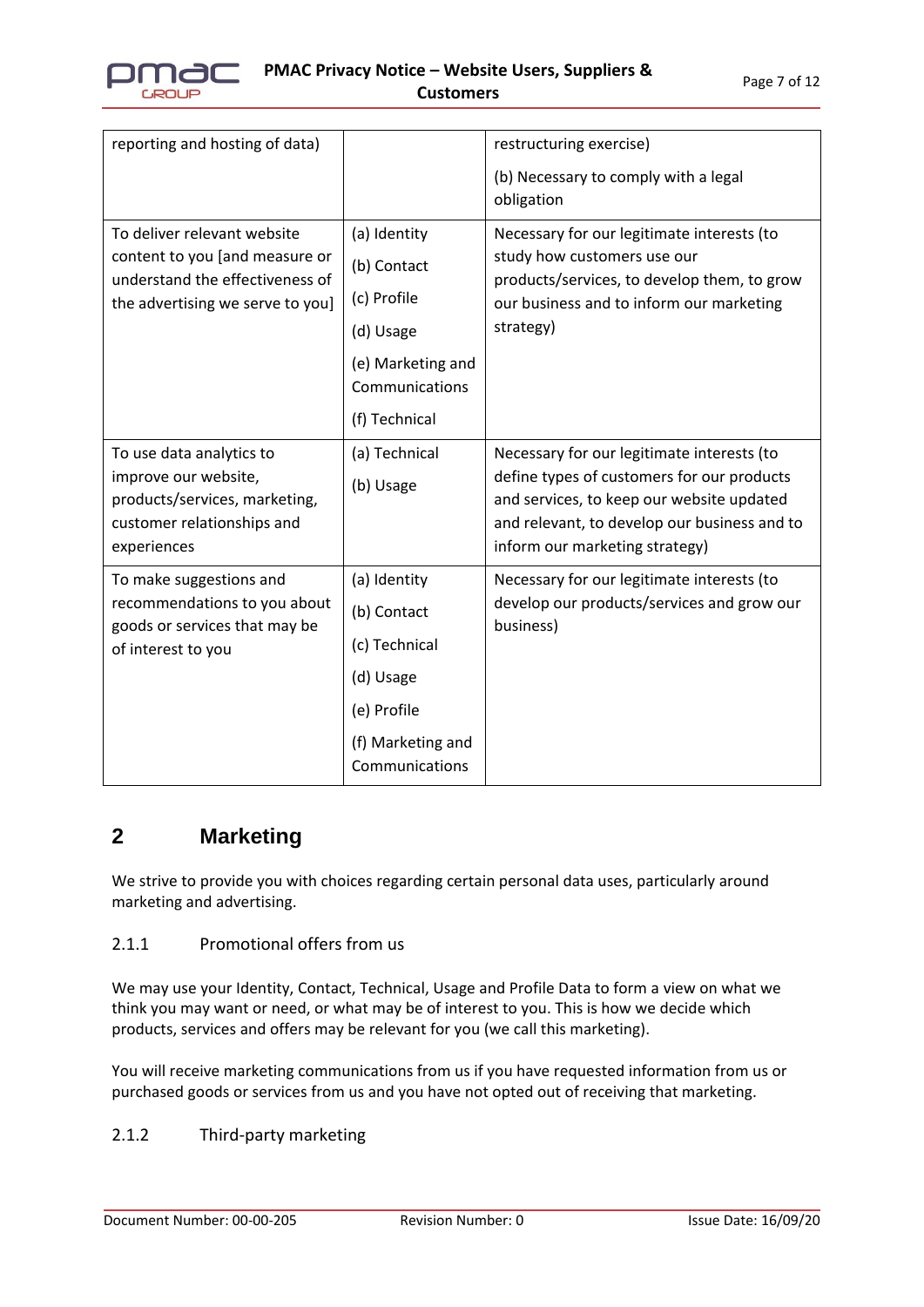We will get your express opt-in consent before we share your personal data with any third party for marketing purposes.

#### <span id="page-7-0"></span>2.1.3 Opting out

**CROLE** 

You can ask us or third parties to stop sending you marketing messages at any time by contacting us at any time.

Where you opt out of receiving these marketing messages, this will not apply to personal data provided to us as a result of a product/service purchase, warranty registration, product/service experience or other transactions.

#### <span id="page-7-1"></span>2.1.4 Cookies

You can set your browser to refuse all or some browser cookies, or to alert you when websites set or access cookies. If you disable or refuse cookies, please note that some parts of this website may become inaccessible or not function properly. For more information about the cookies we use, please see the cookie banner.

# <span id="page-7-2"></span>**3 Change of purpose**

We will only use your personal data for the purposes for which we collected it, unless we reasonably consider that we need to use it for another reason and that reason is compatible with the original purpose. If you wish to get an explanation as to how the processing for the new purpose is compatible with the original purpose, please contact us.

If we need to use your personal data for an unrelated purpose, we will notify you and we will explain the legal basis which allows us to do so.

Please note that we may process your personal data without your knowledge or consent, in compliance with the above rules, where this is required or permitted by law.

# <span id="page-7-3"></span>**4 Disclosures of your personal data**

We may share your personal data with the parties set out below for the purposes set out in the table above.

- Internal Third Parties as set out in the *Glossary*.
- External Third Parties as set out in the *Glossary*.
- Third parties to whom we may choose to sell, transfer or merge parts of our business or our assets. Alternatively, we may seek to acquire other businesses or merge with them. If a change happens to our business, then the new owners may use your personal data in the same way as set out in this privacy policy.

We require all third parties to respect the security of your personal data and to treat it in accordance with the law. We do not allow our third-party service providers to use your personal data for their own purposes and only permit them to process your personal data for specified purposes and in accordance with our instructions.

# <span id="page-7-4"></span>**5 International transfers**

Document Number: 00-00-205 Revision Number: 0 Issue Date: 16/09/20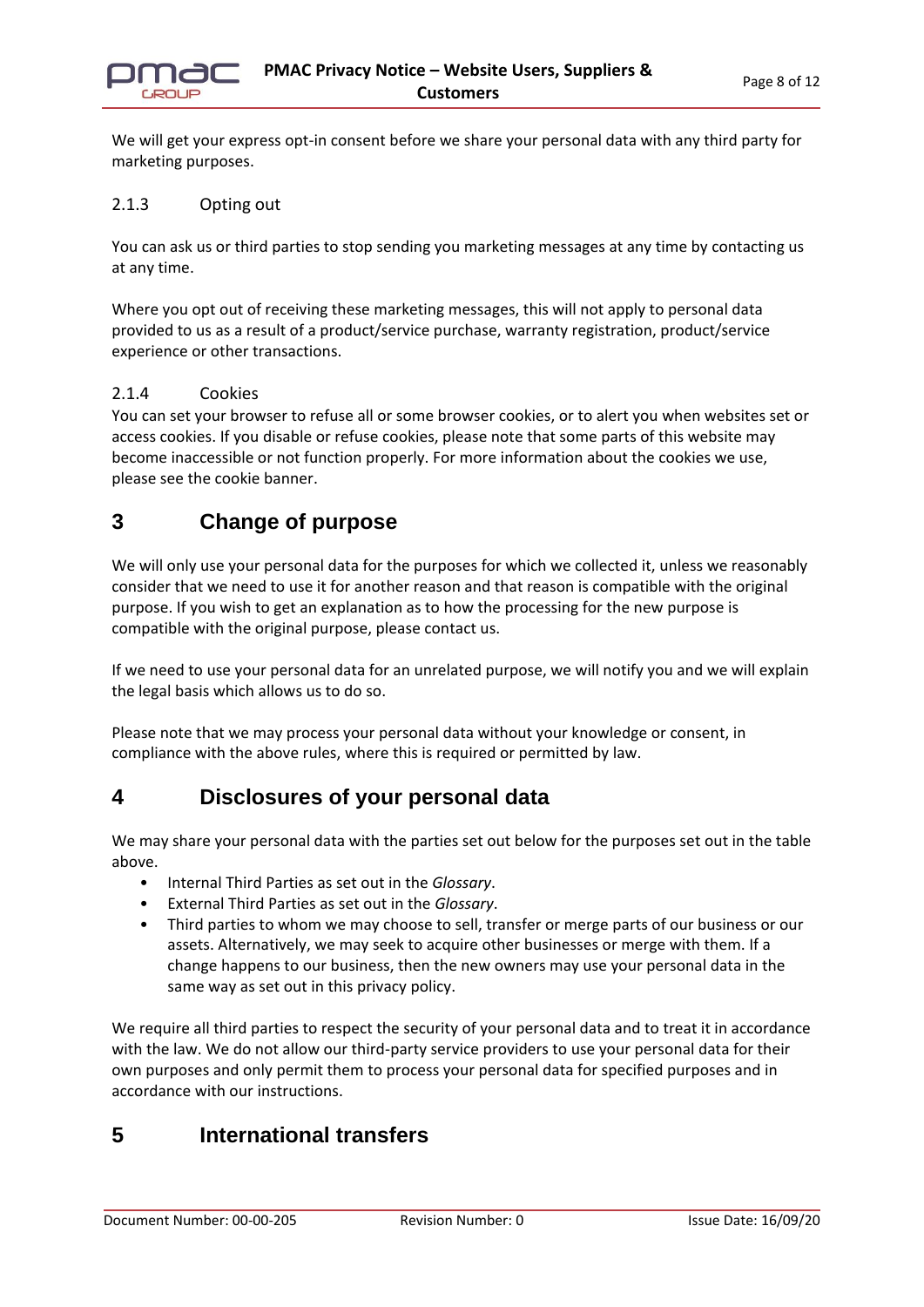We share your personal data within the PMAC Group. This will involve transferring your data outside the European Economic Area (**EEA**).

Whenever we transfer your personal data out of the EEA, we ensure a similar degree of protection is afforded to it by ensuring where we use certain service providers, we may use specific contracts approved by the European Commission which give personal data the same protection it has in Europe. For further details, see *European Commission: Model contracts for the transfer of personal data to third countries*.

Please contact us if you want further information on the specific mechanism used by us when transferring your personal data out of the EEA.

# <span id="page-8-0"></span>**6 Data security**

**CROLE** 

We have put in place appropriate security measures to prevent your personal data from being accidentally lost, used or accessed in an unauthorised way, altered or disclosed. In addition, we limit access to your personal data to those employees, agents, contractors and other third parties who have a business need to know. They will only process your personal data on our instructions and they are subject to a duty of confidentiality.

We have put in place procedures to deal with any suspected personal data breach and will notify you and any applicable regulator of a breach where we are legally required to do so.

# <span id="page-8-1"></span>**7 Data retention**

We will only retain your personal data for as long as reasonably necessary to fulfil the purposes we collected it for, including for the purposes of satisfying any legal, regulatory, tax, accounting or reporting requirements. We may retain your personal data for a longer period in the event of a complaint or if we reasonably believe there is a prospect of litigation in respect to our relationship with you.

To determine the appropriate retention period for personal data, we consider the amount, nature and sensitivity of the personal data, the potential risk of harm from unauthorised use or disclosure of your personal data, the purposes for which we process your personal data and whether we can achieve those purposes through other means, and the applicable legal, regulatory, tax, accounting or other requirements.

Details of retention periods for different aspects of your personal data are available in our retention policy which you can request from us by contacting us.

In some circumstances you can ask us to delete your data: see *your legal rights* below for further information.

In some circumstances we will anonymise your personal data (so that it can no longer be associated with you) for research or statistical purposes, in which case we may use this information indefinitely without further notice to you.

# <span id="page-8-2"></span>**8 Your legal rights**

Under certain circumstances, you have rights under data protection laws in relation to your personal data. If you wish to exercise any of the rights set out in the Glossary below, please contact us.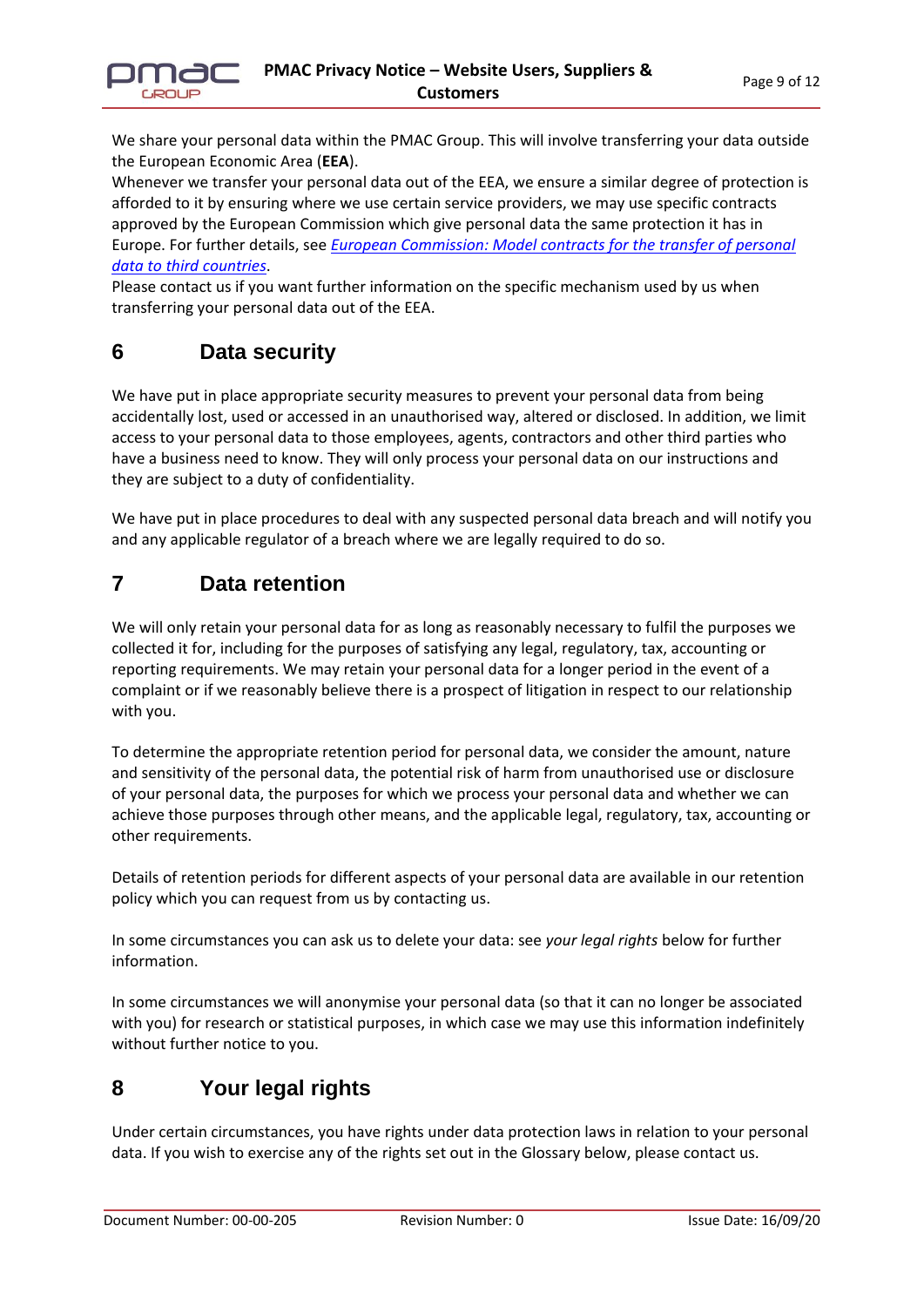## <span id="page-9-0"></span>8.1.1 No fee usually required

**CROUP** 

You will not have to pay a fee to access your personal data (or to exercise any of the other rights). However, we may charge a reasonable fee if your request is clearly unfounded, repetitive or excessive. Alternatively, we could refuse to comply with your request in these circumstances.

#### <span id="page-9-1"></span>8.1.2 What we may need from you

We may need to request specific information from you to help us confirm your identity and ensure your right to access your personal data (or to exercise any of your other rights). This is a security measure to ensure that personal data is not disclosed to any person who has no right to receive it. We may also contact you to ask you for further information in relation to your request to speed up our response.

#### <span id="page-9-2"></span>8.1.3 Time limit to respond

We try to respond to all legitimate requests within one month. Occasionally it could take us longer than a month if your request is particularly complex or you have made a number of requests. In this case, we will notify you and keep you updated.

## <span id="page-9-3"></span>**9 Glossary**

## <span id="page-9-4"></span>**9.1 Lawful basis**

**Legitimate Interest** means the interest of our business in conducting and managing our business to enable us to give you the best service/product and the best and most secure experience. We make sure we consider and balance any potential impact on you (both positive and negative) and your rights before we process your personal data for our legitimate interests. We do not use your personal data for activities where our interests are overridden by the impact on you (unless we have your consent or are otherwise required or permitted to by law). You can obtain further information about how we assess our legitimate interests against any potential impact on you in respect of specific activities by contacting us.

**Performance of Contract** means processing your data where it is necessary for the performance of a contract to which you are a party or to take steps at your request before entering into such a contract.

**Comply with a legal obligation** means processing your personal data where it is necessary for compliance with a legal obligation that we are subject to.

## <span id="page-9-5"></span>**9.2 Third parties**

**Internal Third Parties**

Document Number: 00-00-205 Revision Number: 0 Issue Date: 16/09/20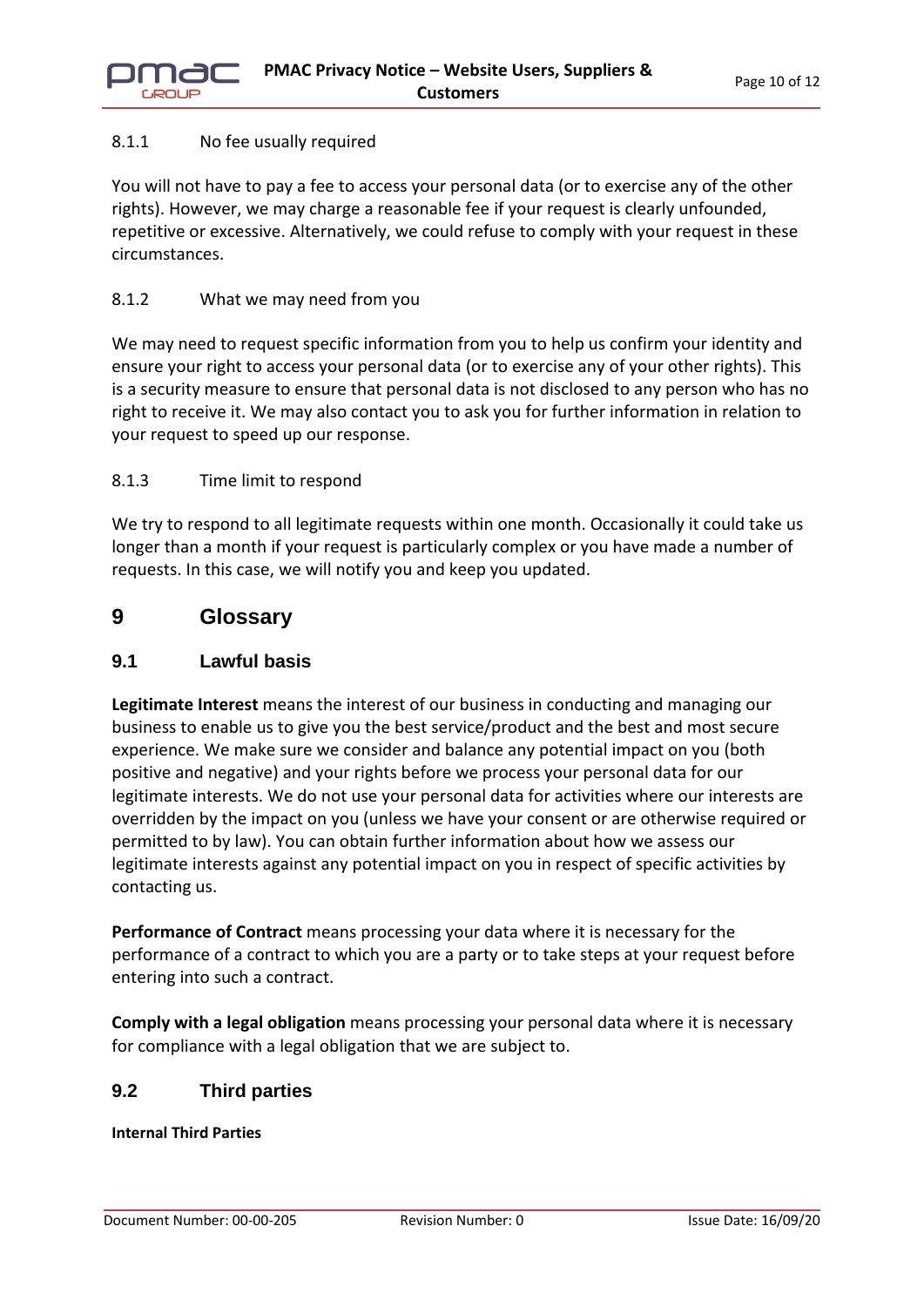

Other companies in the PMAC Group acting as joint controllers or processors and who are based within the United Kingdom and Singapore and provide IT and system administration services and undertake leadership reporting.

#### **External Third Parties**

- Service providers based in UK, USA & Singapore who provide IT and system administration services.
- Professional advisers acting as processors or joint controllers including lawyers, bankers, auditors and insurers based in UK, USA and Singapore who provide consultancy, banking, legal, insurance and accounting services.
- HM Revenue & Customs, regulators and other authorities who require reporting of processing activities in certain circumstances.

## <span id="page-10-0"></span>**9.3 YOUR LEGAL RIGHTS**

You have the right to:

**Request access** to your personal data (commonly known as a "data subject access request"). This enables you to receive a copy of the personal data we hold about you and to check that we are lawfully processing it.

**Request correction** of the personal data that we hold about you. This enables you to have any incomplete or inaccurate data we hold about you corrected, though we may need to verify the accuracy of the new data you provide to us.

**Request erasure** of your personal data. This enables you to ask us to delete or remove personal data where there is no good reason for us continuing to process it. You also have the right to ask us to delete or remove your personal data where you have successfully exercised your right to object to processing (see below), where we may have processed your information unlawfully or where we are required to erase your personal data to comply with local law. Note, however, that we may not always be able to comply with your request of erasure for specific legal reasons which will be notified to you, if applicable, at the time of your request.

**Object to processing** of your personal data where we are relying on a legitimate interest (or those of a third party) and there is something about your particular situation which makes you want to object to processing on this ground as you feel it impacts on your fundamental rights and freedoms. You also have the right to object where we are processing your personal data for direct marketing purposes. In some cases, we may demonstrate that we have compelling legitimate grounds to process your information which override your rights and freedoms.

**Request restriction of processing** of your personal data. This enables you to ask us to suspend the processing of your personal data in the following scenarios:

- If you want us to establish the data's accuracy.
- Where our use of the data is unlawful but you do not want us to erase it.
- Where you need us to hold the data even if we no longer require it as you need it to establish, exercise or defend legal claims.
- You have objected to our use of your data but we need to verify whether we have overriding legitimate grounds to use it.